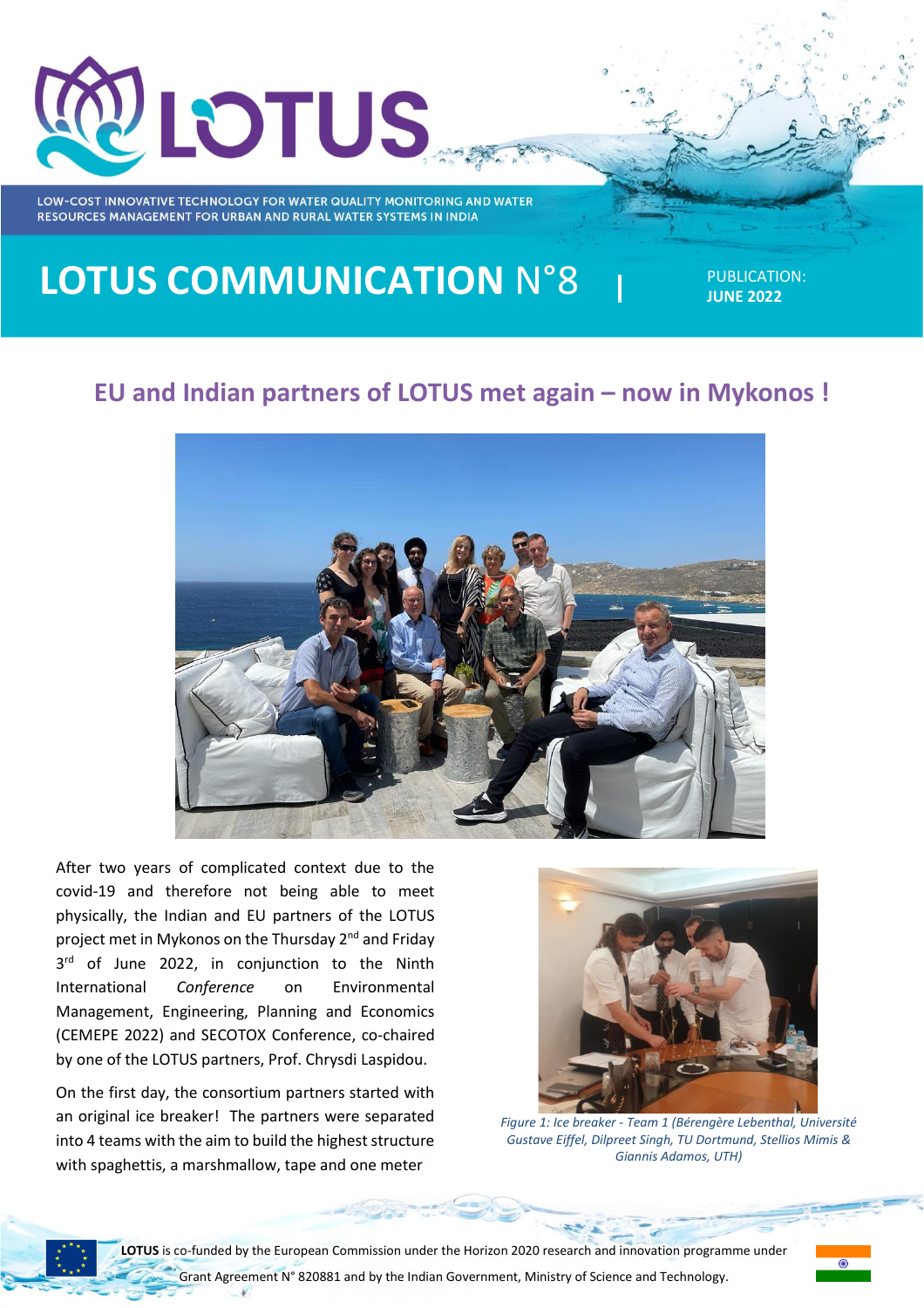#### **LOTUS COMMUNICATION N°8 | JUNE 2022**

rope. All the teams were fully motivated and nice structures were built (though not all were very stable)! Congratulation to the winners! The icebreaker reminder us how great it is to work together as part of one team – not only on-line but also in person!

**NORTH CAR** 

**RELOTUS** 



*Figure 2: The ice breaker's winning team (Rickard Lindkvist, ABB, Sebastian Engell, TU Dortmund, Senthilmurugan Subbiah, IITG & Franck Le Gall, EGM)*

After this enjoyable game, Dr. Svetlana Klessova, G.A.C., the coordinator of the LOTUS project, and Prof. Senthilmurugan Subbiah, Indian Institute of Technology, Guwahati, project manager from the Indian side, welcomed the participants.

Over this first day, intensive discussions were led on the different solutions under development in the project: the LOTUS sensor, the LOTUS box and the LOTUS platform, their current status, advancement, challenges and the next steps in the upcoming months.

At the end of this first day, all partners enjoyed a get together dinner which was also the occasion to further catch up and continue discussions.

On the second day, the focus was put on th[e five LOTUS](https://www.lotus-india.eu/index.php/uses-cases/)  [use cases,](https://www.lotus-india.eu/index.php/uses-cases/) the exploitation, communication and management of the project. It was the occasion to discuss the advancements of notably the two most promising use cases: Use case  $1 -$  Water Quality Monitoring and Management for the water distribution network in Guwahati and Use case 2 – Tanker-based water distribution system with solar driven residual disinfection of tanker water in Bengaluru.

Lisa Pourcher, G.A.C. also interviewed and filmed all the participants for upcoming videos.

Finally, we finished the meeting with a dinner at the city centre with all the team  $-$  a nice evening to say goodbye to each other! Many thanks to the organisers, University of Thessaly, Prof. Chrysi Laspidou, Dr. Giannis Adamos and team!

The Next meeting is planned for December 2022 in India.



After this consortium meeting, Dr. Berengere Lebental (University Gustave Eiffel, France) and Prof. Senthilmurugan left for Paris to meet a commercial partner (outside the LOTUS consortium), to demonstrate the LOTUS sensor and advance technology transfer related discussions. Stay tuned for updates about this Paris visit!

1

**LOTUS** is co-funded by the European Commission under the Horizon 2020 research and innovation programme under Grant Agreement N° 820881 and by the Indian Government, Ministry of Science and Technology.